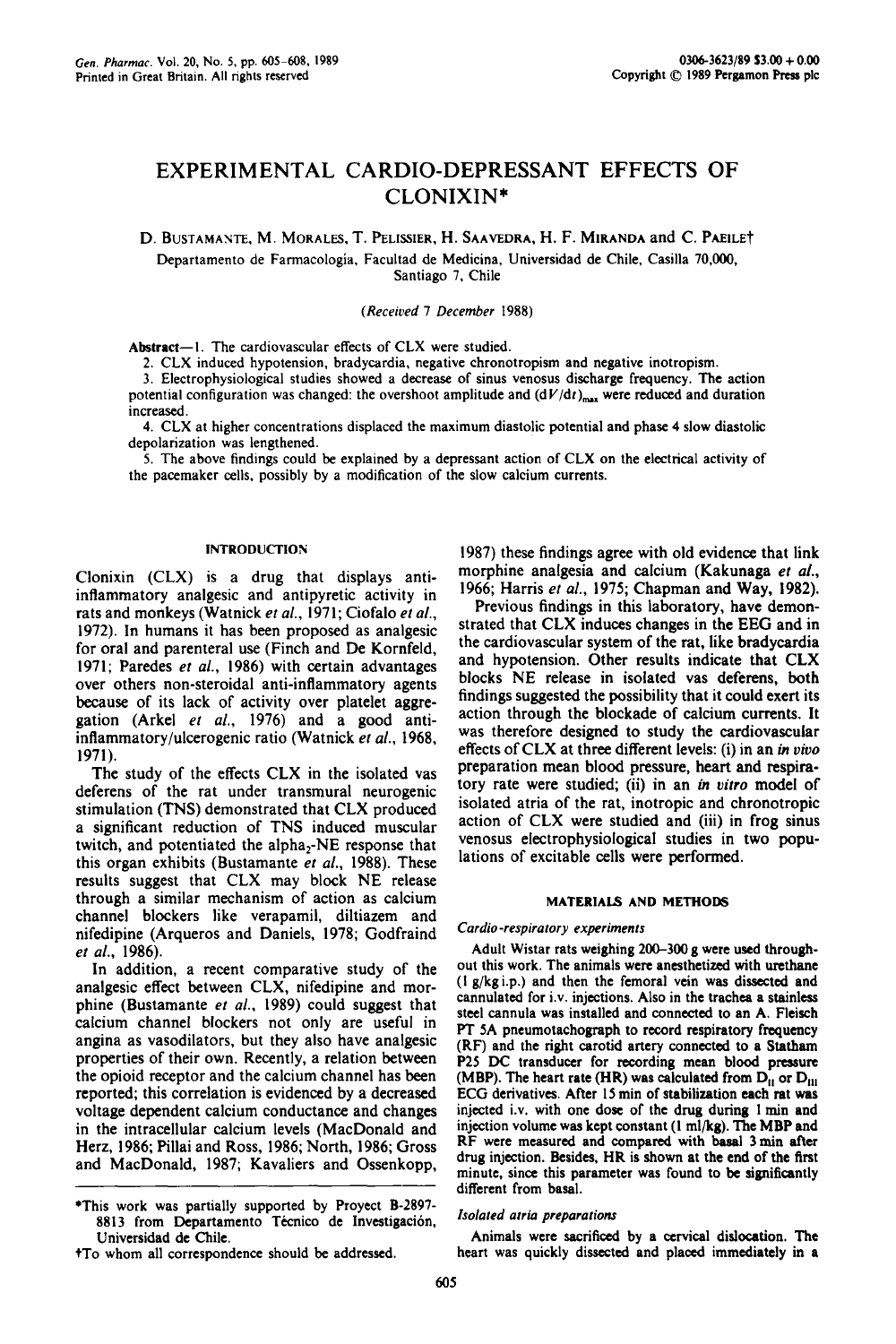preoxygenated Tyrode solution (Miranda *et al.*, 1979) where 40 atria were removed and mounted in a 20 ml bath filled with Tyrode solution at  $30^{\circ}$ C and oxygenated with a O,:CO, (95:5%) mixture. Tension was registered using a Grass FT-03 transducer connected to a Grass polygraph. The left atrium was stimulated by two silver electrodes with square pulses (4msec, 15V and 4Hz) and the right was left spontaneously beating.

After a stabilization period of I hr under a load of 0.5 g, using a non-cumulative dosage schedule, one isometric contractile dose response curve for CLX was obtained. Effects were measured 5 min after the drug was added to the bath. Results are expressed as percent from basal.

#### *Electrophysiological experiments*

Frogs from the *Caudiverbera caudiverbera* species weighing between 200-350 g were used throughout these experiments. Animals were sacrificed by spinal cord transection. The heart was dissected and transferred to an oxygenated Ringer solution (Morales *et al.,* 1988). The sinus venosus was isolated by microdissection and fixed in a 12 ml organ bath superfused continuously (3 ml/min) with oxygenated (100%) Ringer solution at room temperature (20°C). Action potentials from primary and transitional cells were recorded differentially using glass microelectrodes filled with 3 M KCI and a reference electrode Ag/AgCl-agar Ringer (tip resistance: 15-30 M $\Omega$ ). The recording system is composed of an electrometer amplifier with capacity compensation and a time constant of 40  $\mu$ sec. The output is displayed in a dual beam oscilloscope and also displayed, analyzed and recorded using an IBM compatible XT (640 kbyte) computer (Hercules<sup>x</sup> high resolution graphics card) with a digital to analog converter and *ad hoc* software devised to calculate the action potential parameters.

Drugs assayed were added to the Ringer solution and recordings were taken 30 and 60 min after drug superfusion. Each preparation was exposed to only one drug concentration.

Data are expressed as mean  $\pm$  SEM. Significance of the differences were analyzed according to Student's t-test. The level of probability accepted as significant was 0.05.

Clonixin was supplied by Pharma Investi Laboratory, Santiago, Chile.

## RESULTS

## *Cardio-respiratory experiments*

The CLX dose range used was 10-120 mg/kg and the i.v. injection produced a rapid dose-dependent hypotension with and  $ED_{50}$  of 38 mg/kg (Fig. 1). The maximum effect was obtained with 100mg/kg and elicited a 35% decrease in MBP which returned to baseline value  $(135 \pm 5 \text{ mmHg}, n = 60)$  between 5-10 min.

The effect of CLX 10-120mg/kg of RF did not differ from control values. The HR decreased during the first min in a dose-dependent fashion, as shown in Fig. 2, after this time the HR returned to normal values. With doses higher than 120 mg/kg the animals exhibited intense hypotension, bradycardia, bradypnea and died.

# *Isolated atria preparations*

CLX  $(10^{-6}-10^{-3} M)$  induced a concentration dependent negative inotropic effect in electrically driven left atria and a negative chronotropic effect on spontaneously beating right atria (Fig. 3). The  $IC_{50}$  for both preparations was similar  $(0.20 \text{ and } 0.17 \text{ mM})$ respectively).



Fig. 1. Mean blood pressure (MBP) dose effect curve of CLX in urethane anesthetized rats. Each point represents the mean  $\pm$  SEM of 6 experiments.

# *Electrophysiological experiments*

*Effect of CLX on sinus rate.* Preparations of the sinus venosus beating spontaneously were superfused with CLX added to the Ringer solution in concentrations which ranged from  $1 \times 10^{-6}$  to  $5 \times 10^{-6}$  M. The drug decreased sinus rate in all experiments; with  $2 \times 10^{-6}$  M CLX sinus rate was decreased 14% within 60 min of exposure and with  $5 \times 10^{-6}$  M the effect reached 20%.

*Effect on primary pacemaker cells.* As summarized in Table 1, CLX  $(2 \times 10^{-6} \text{ M})$  did not change the maximum diastolic potential (MDP) nor threshold potential (TP), but reduced the amplitude (APA) (13.6%), overshoot (OS) (60.2%) of primary pacemaker cells. Moreover, the drug prolonged the action



Fig. 2. Heart rate (HR) dose effect curve of CLX in urethane anesthetized rat. Each point represents the mean  $\pm$  SEM of 6 experiments.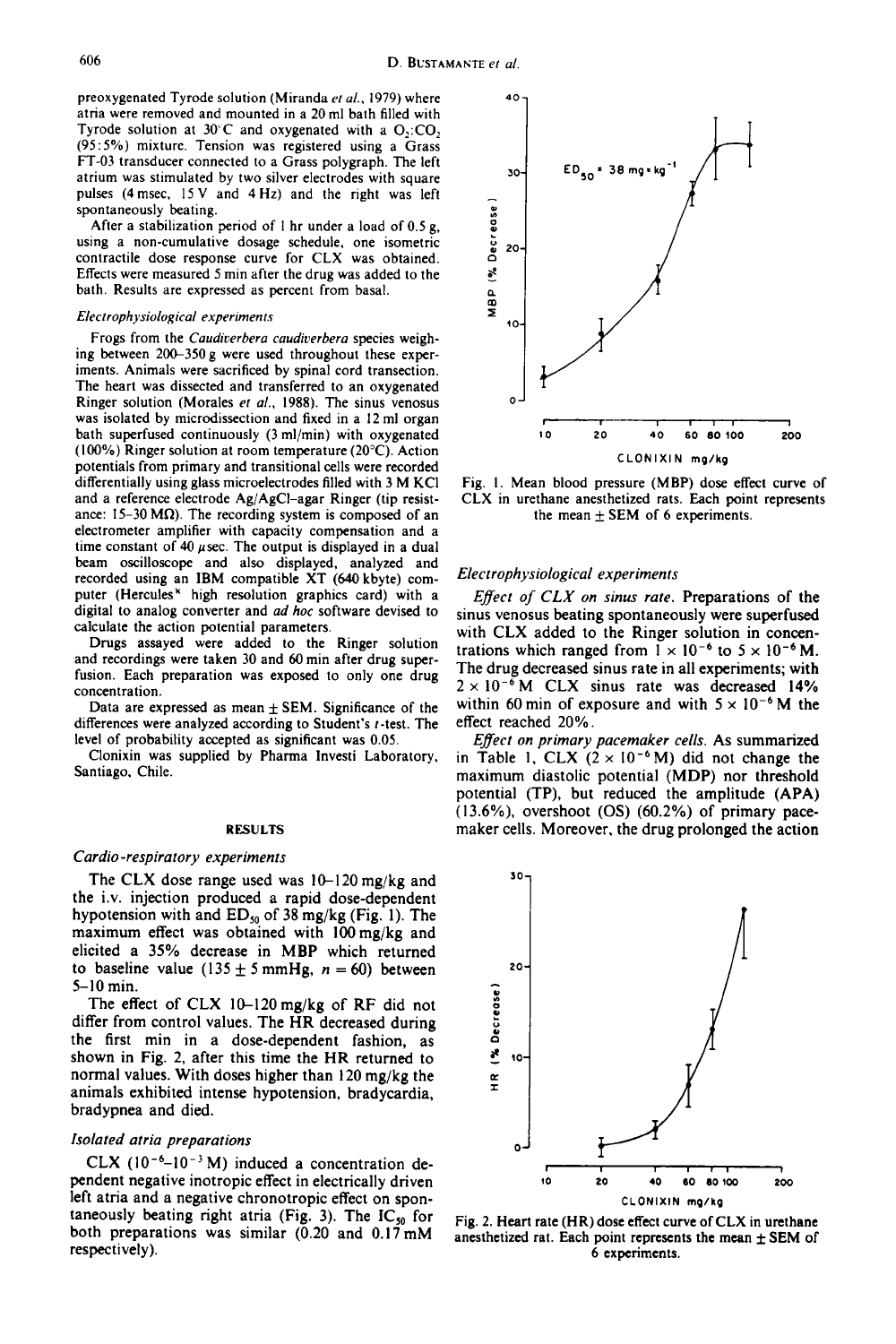

Fig. 3. Inotropic (A) and chronotropic (B) effects of CLX in isolated atria of rats. Each point represents the mean  $\pm$  SEM of 6 experiments.

| Table 1. Electrophysiological effects of CLX on primary cells of the |                    |  |
|----------------------------------------------------------------------|--------------------|--|
|                                                                      | frog sinus venosus |  |

|                   | Control        | $CLX$ 2 $\mu$ M          |
|-------------------|----------------|--------------------------|
| TP(mV)            | $44.4 + 0.9$   | $46.8 \pm 1.9$           |
| MDP(mV)           | $59.0 + 0.4$   | $57.3 \pm 2.1$           |
| APA (mV)          | $62.5 + 1.3$   | $54.0 + 2.3$ *           |
| OS(mV)            | $18.1 + 1.4$   | $7.2 \pm 1.3$ **         |
| $APD_{40}$ (msec) | $634.7 + 21.4$ | $713.5 \pm 12.9^{\circ}$ |
| Rate (beats/min)  | $29.4 \pm 0.8$ | $25.4 + 0.2$ **          |
| n                 | 11             |                          |

Each value is the mean  $\pm$  SEM of the number of experiments indicated by  $n. *P < 0.01; **P < 0.001$ .

potential duration  $(APD<sub>60</sub>)$  about 12%, also the  $(dV/dt)_{\text{max}}$  was decreased 50%. These results were obtained 20-60 min after drug exposure and represent a steady state effect. At the end of this period (60 min), a greater depression of the primary cell action potential was observed (Fig. 4). The blocking effect of CLX  $2 \times 10^{-6}$  M on primary cells after 75 min is illustrated in Fig. 4. Total amplitude was remarkably reduced, threshold and maximum diastolic potential were displaced to a less negative value (Fig. 4). Action potential of transitional pacemaker cells (typified by Hernández et al., 1987) registered in the vicinity of primary cells were not modified by the drug.

When the preparation was superfused with CLX  $5 \times 10^{-6}$  M it was impossible to register action potentials from primary cells, which were easily recorded before adding the drug. Transitional cells were partially blocked, phase 4 slow diastolic depolarization was lengthened and overshoot was the parameter most affected (Fig. 5).

## **DISCUSSION**

The results obtained with CLX were hypotension, bradycardia, negative chronotropism and negative inotropism. These cardiodepressant effects were evidenced by electrophysiological studies characterized by decreasing sinus venosus discharge frequency. Moreover, the action potential configuration was changed; the overshoot amplitude and  $(dV/dt)_{max}$ were reduced, and the action potential duration was increased. Furthermore, CLX at higher concentrations displaced to a less negative value the maxi mum diastolic potential. In addition, phase 4 slow diastolic depolarization was lengthened.

The effect of CLX on the action potential of primary pacemaker cells was evidenced as a decrease in the rate of rise of phase 0 and could be explained by a modification of the slow calcium currents. These results are in agreement with the verapamil induced action potential modification obtained by Morales *et al.* (1988), since this phase of primary cells have been found to be calcium current dependent.

The depressed electrical activity of the primary cells is revealed by the lengthening of the fire-rate of transitional cells (see Fig. 5). It is not possible to discard that the reason for this negative chronotropic effect of CLX, may be due to a direct action of the drug on the currents that compose the phase 4 of the slow diastolic depolarization. It is known, that the last third of phase 4, is originated by the slow current of calcium (Noble, 1984).

The negative chronotropic effect obtained in isolated atria and bradycardia in rats, could be



Fig. 4. Effect of CLX on the action potential of a primary cell from sinus venosus spontaneously beating. (a) control; (b) 45 rain after CLX **and** (c) 70 rain after CLX.